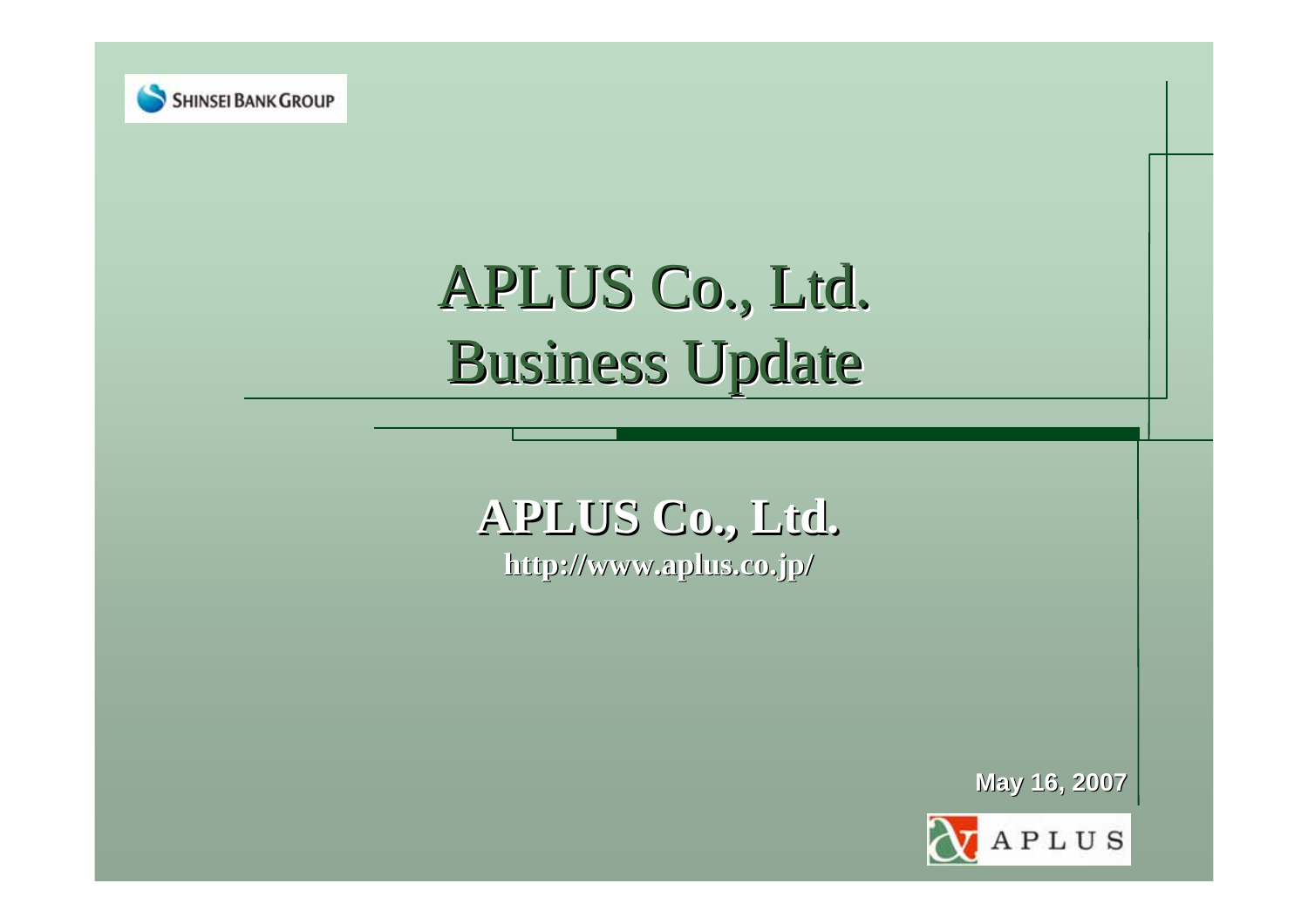

**Overview of Fiscal Year 2006 Business Results and Implementation of Reforms by Management**

- **1. Status of Management Reforms P3**
- **2. Key Financial Results for FY2006 P4**
- **3. Acceleration ofBusiness Transformation**
	- **1) Fundamental Changes in Cost Structure P5**
- **2) Reforming the Business Model and Revenue Structure P6**
- **3) Reinforcing Financial Position P7**

**Business Direction for Fiscal Year 2007**

- **1. Going forward - Business Models and Revenue Structure P8**
- **2. Overview of Fiscal Year 2007 Activities P9**
- **3. Improvement of Productivity and Expense Management** P10
- **4. Performance Forecast for Fiscal Year 2007 P11**



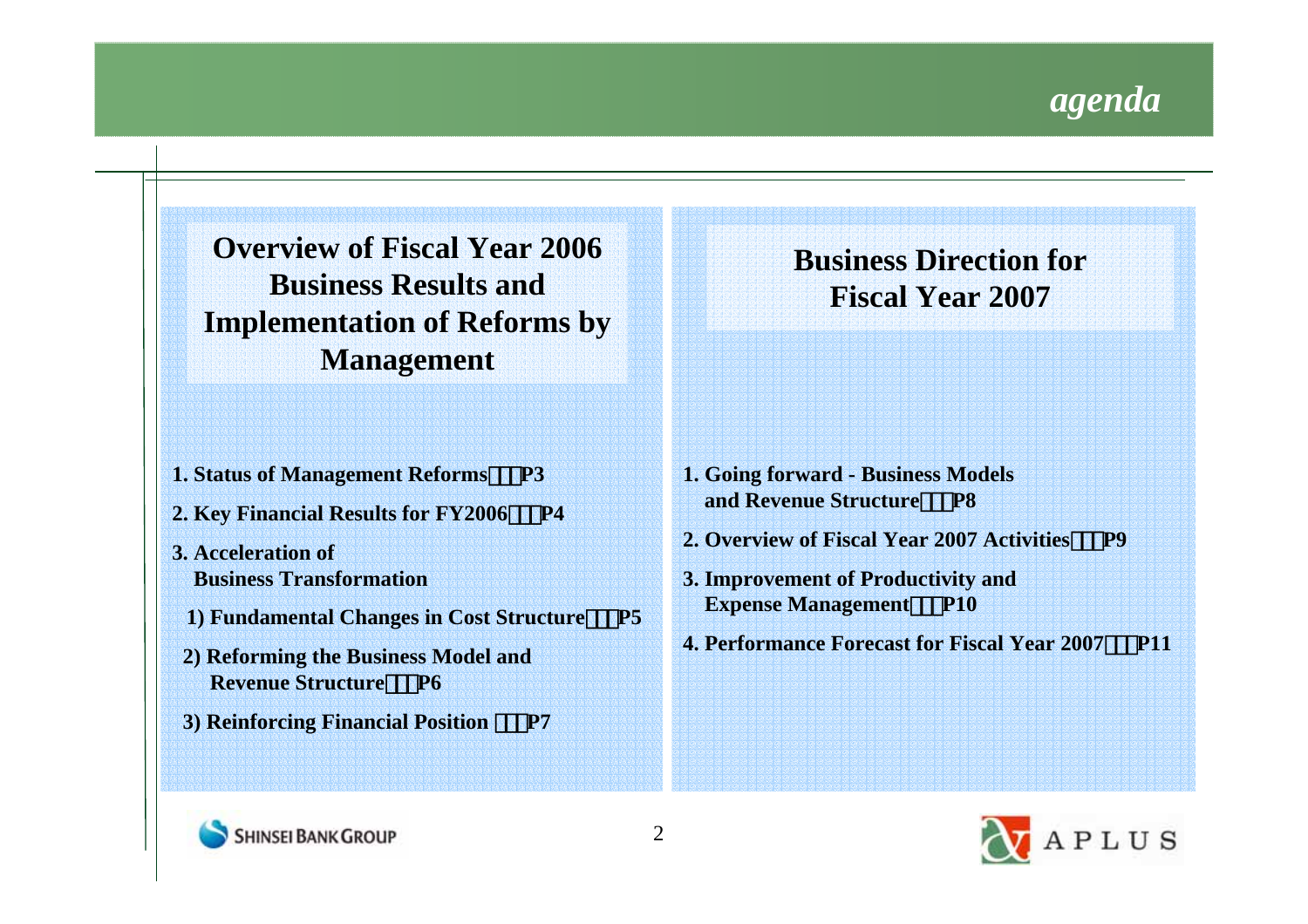# *1. Execution of Reforms by Management*

| <b>Business Transformation: Three Pillars</b>                                   |                                                                                                                                                                                                                                                                                                                                                                                                                                                                                                                                                              |
|---------------------------------------------------------------------------------|--------------------------------------------------------------------------------------------------------------------------------------------------------------------------------------------------------------------------------------------------------------------------------------------------------------------------------------------------------------------------------------------------------------------------------------------------------------------------------------------------------------------------------------------------------------|
| <b>Fundamental Changes in Cost Structure</b>                                    | *As of March 31, 2007                                                                                                                                                                                                                                                                                                                                                                                                                                                                                                                                        |
| Largely completed<br>by March 2007                                              | 22 offices (non-<br>$\triangleright$ Lean and Flat head office organization: 39<br>consolidated)<br>Consolidation of sales branches: 70<br>39 branches (non-consolidated)<br>$\triangleright$ Voluntary Early Retirement Program: 667 employees applied<br>total<br>number of employees 1,517<br>Non-consolidated basis: 639 applied, total number of employees 1,275<br>$\triangleright$ Credit costs<br>- Tighter credit and bad debt reserve standards<br>- Increased in reserves for excess interest repayment<br>(balance of reserves 10.3 billion yen) |
|                                                                                 | <b>Transform Businesses Model and Revenue Structure</b>                                                                                                                                                                                                                                                                                                                                                                                                                                                                                                      |
| <b>Structural Reforms of Main</b><br>Businesses become a<br><b>Key Priority</b> | $\triangleright$ Lowering of interest rate ceiling and drastic review of merchants in<br>accordance with the Specified Commercial Transactions Act<br>$\triangleright$ Begin review of contracts with merchants to enhance partnerships<br>Shinsei VISA Card Launch                                                                                                                                                                                                                                                                                          |
| <b>Culture Reforms</b><br><b>Continuing Process</b>                             | "Customer-Centric," "Equal Partnership" and "Frontline First"                                                                                                                                                                                                                                                                                                                                                                                                                                                                                                |

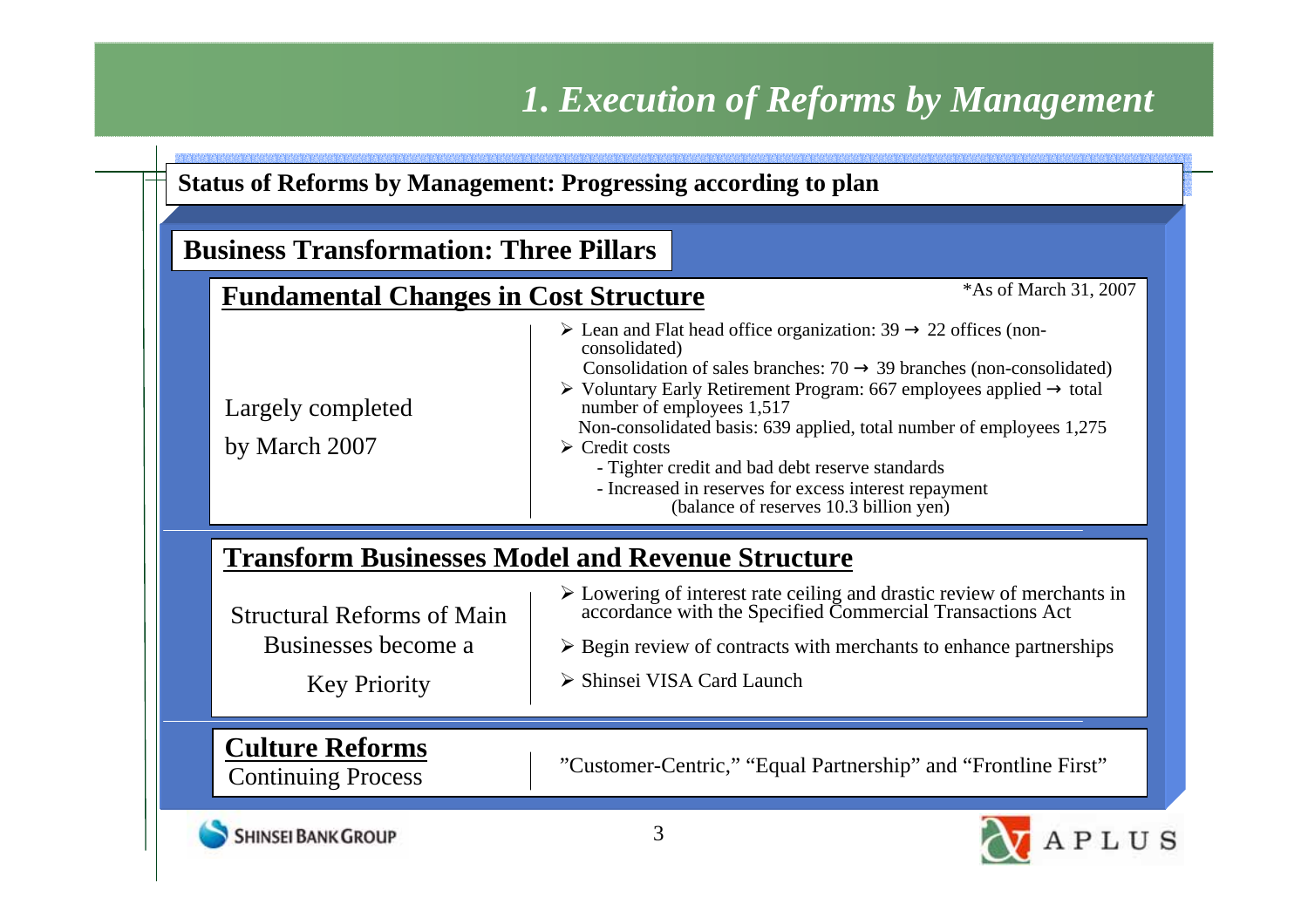# *2. Key Financial Data for FY2006*

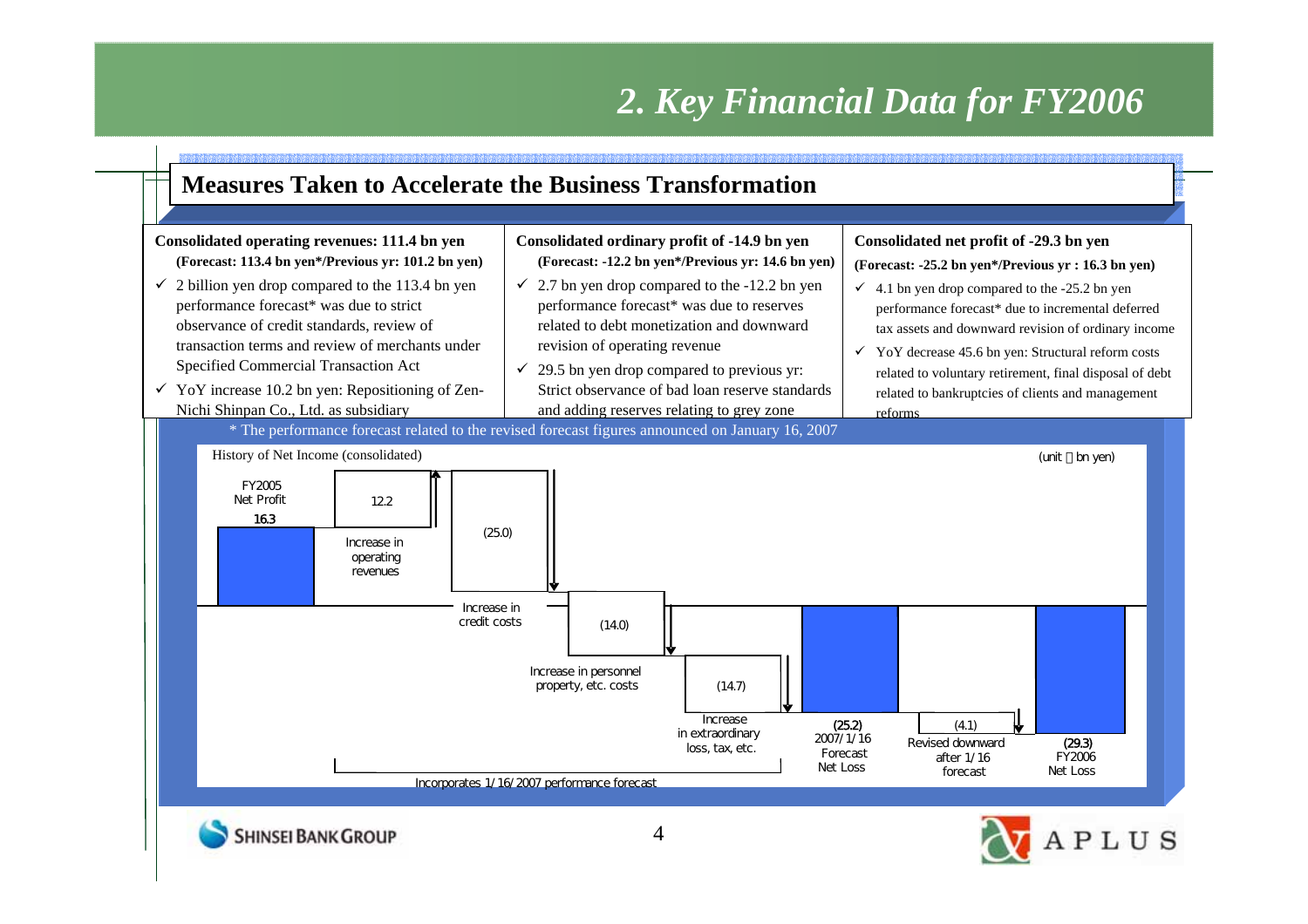# *3. Acceleration of Business Transformation – (1)*

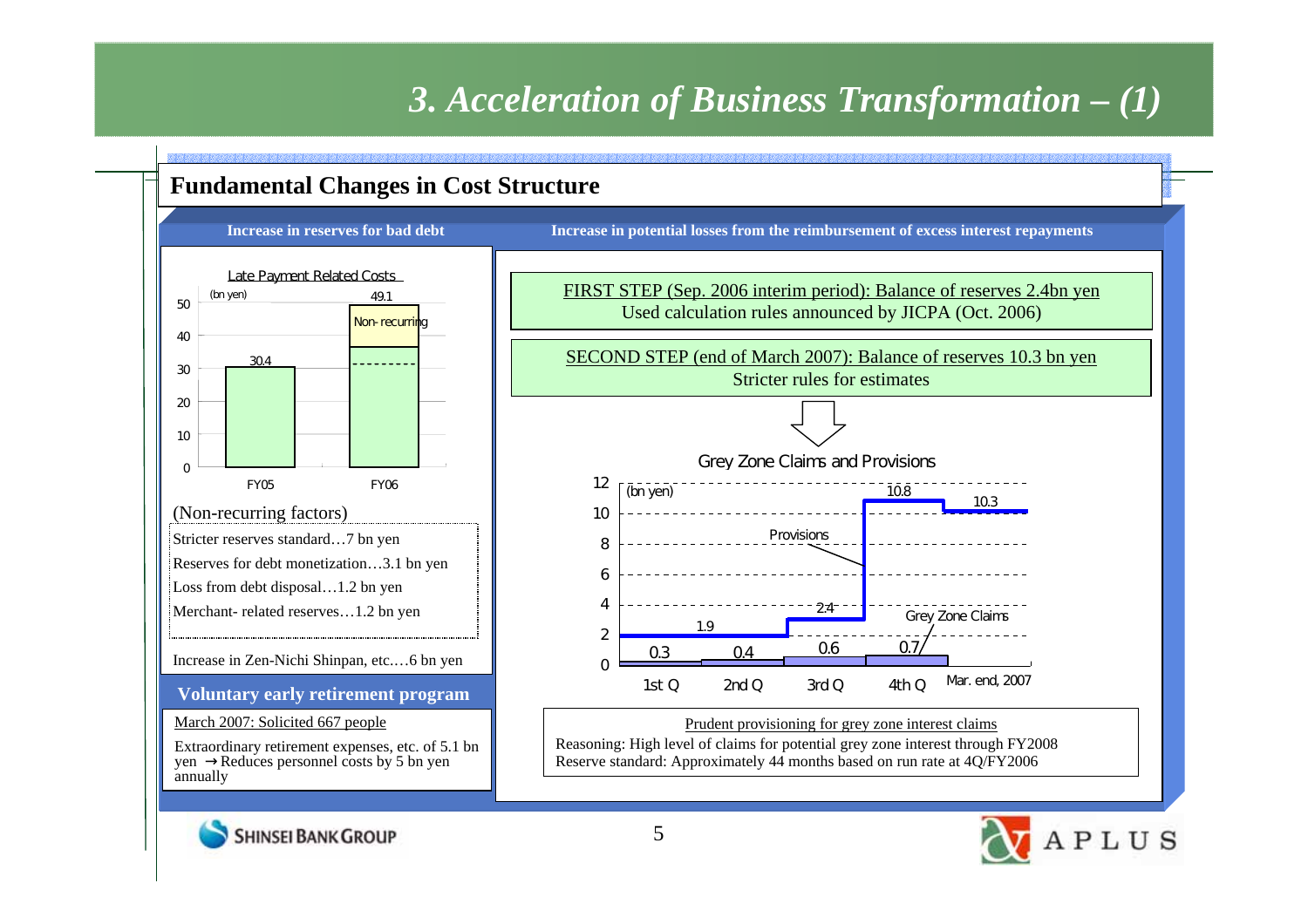# *3. Acceleration of Business Transformation – (2)*

## **Reforming the Business Model and Revenue Structure**

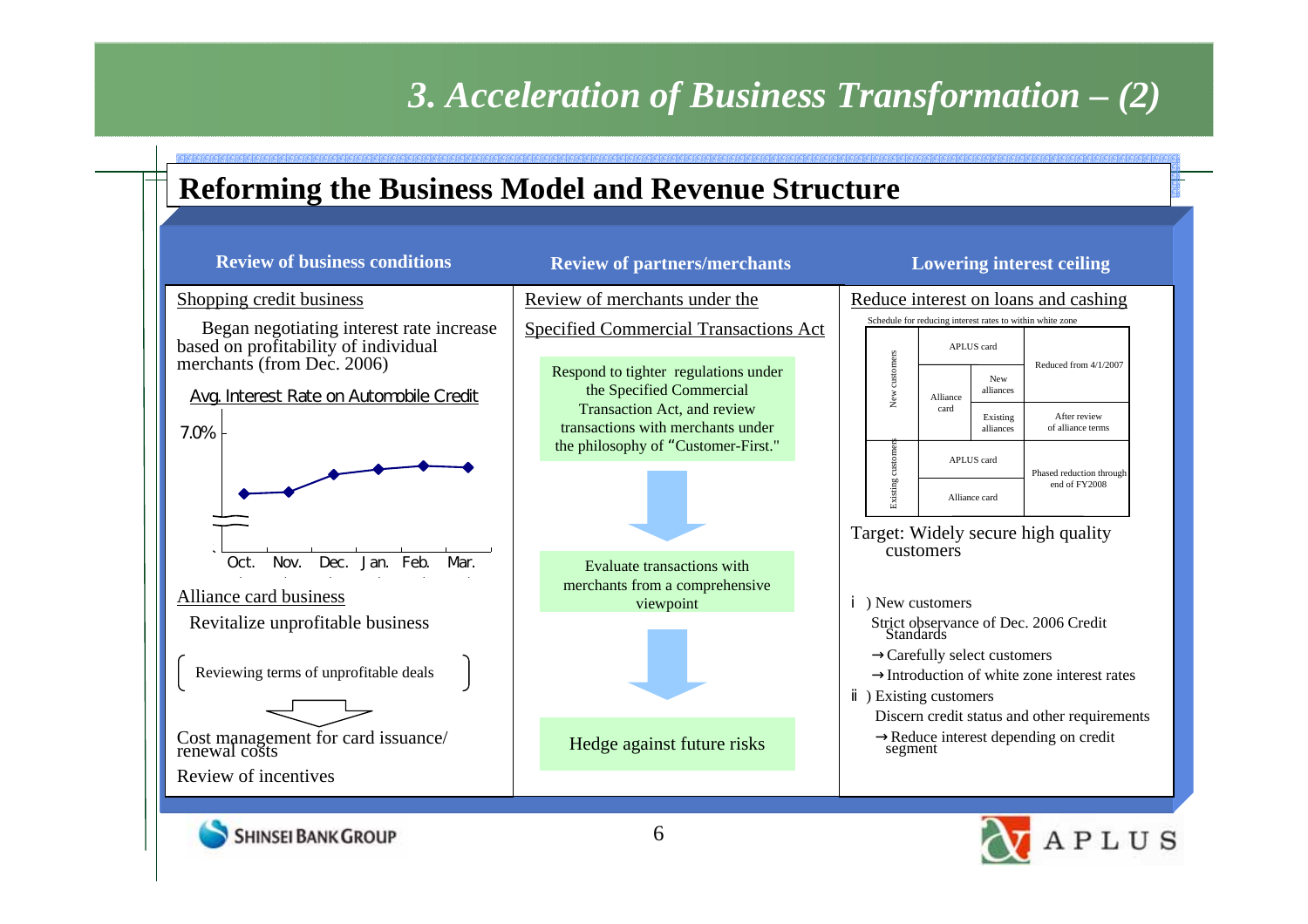# *3. Acceleration of Business Transformation – (3)*

Reinforcing Financial Position and Closer Integration with Shinsei Bank via Capital Raising of 20 bn yen (Mar 2007)

**Executed in FY2006**

**70**億円**shares underwritten by Shinsei Bank March 2007: Third party allotment of 20 bn yen of preferred** 

**First Quarter Fiscal 2007 Forecast**

**June 2007 (after general meeting of shareholders): Reduce both paid-in capital and capital reserves**

**Eliminate the negative balance for capital reserves**

**Paid dividends on Class-D preferred stocks only**

| (unit bn yen)         |                | FY2006   |          |          | 1Q FY2007 Forecast |                |               |          |                  |                |
|-----------------------|----------------|----------|----------|----------|--------------------|----------------|---------------|----------|------------------|----------------|
|                       | Mar. end,      |          | Capital  |          |                    | Mar. end,      | Reduce        |          | <b>Dividends</b> | Jun end        |
|                       | 2006           | Dividend | increase | Net loss | <b>Others</b>      | 2007           | capital, etc. | Transfer | $(1st)$ half     | 2007           |
| Capital               | 15.0           |          | 100      |          |                    | 250            | 100           |          |                  | 15.0           |
| Capital reserves      | 38             |          | 100      |          |                    | 138            | 10.0          |          |                  | 38             |
| Capital surplus       | 44.2           |          |          |          |                    | 44.2           | 20.0          | 21.8     | 20               | 40.4           |
| Retained earnings     | 122            | 61       |          | 27.9     |                    | 21.8           |               | 21.8     |                  | $\overline{a}$ |
| <b>Treasury stock</b> | 0 <sub>0</sub> |          |          |          |                    | 0 <sub>0</sub> |               |          |                  | 0 <sub>0</sub> |
| Total                 | 750            | 6        | 200      | 27.9     | αd                 | 61.0           | 00            | QΟ       | 2 <sub>0</sub>   | 59.0           |

History of Shareholders' Capital (Non-consolidated)



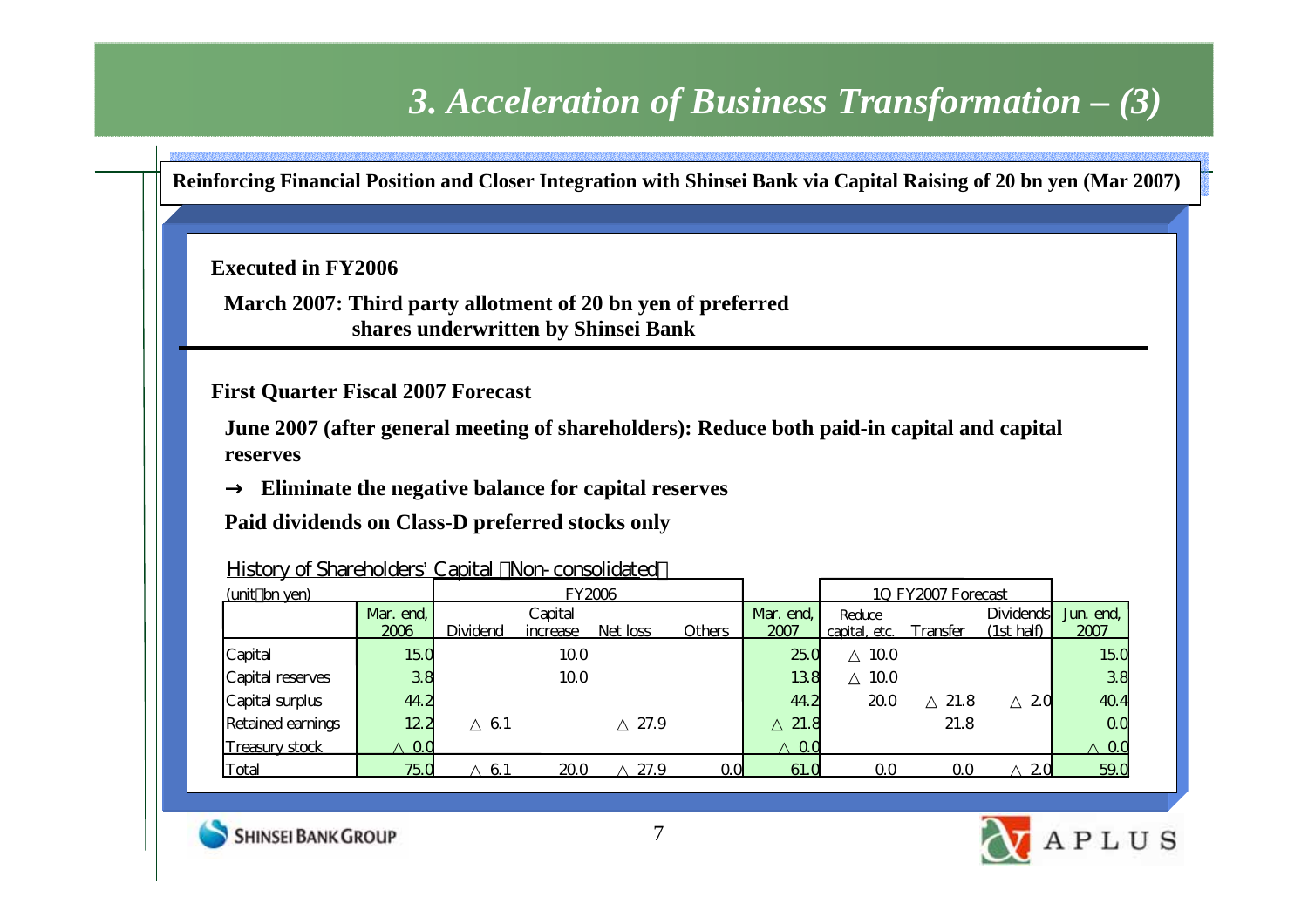*Fiscal Year 2007 PHY2007-09 Reformation of the Business Model and Revenue Structure* 

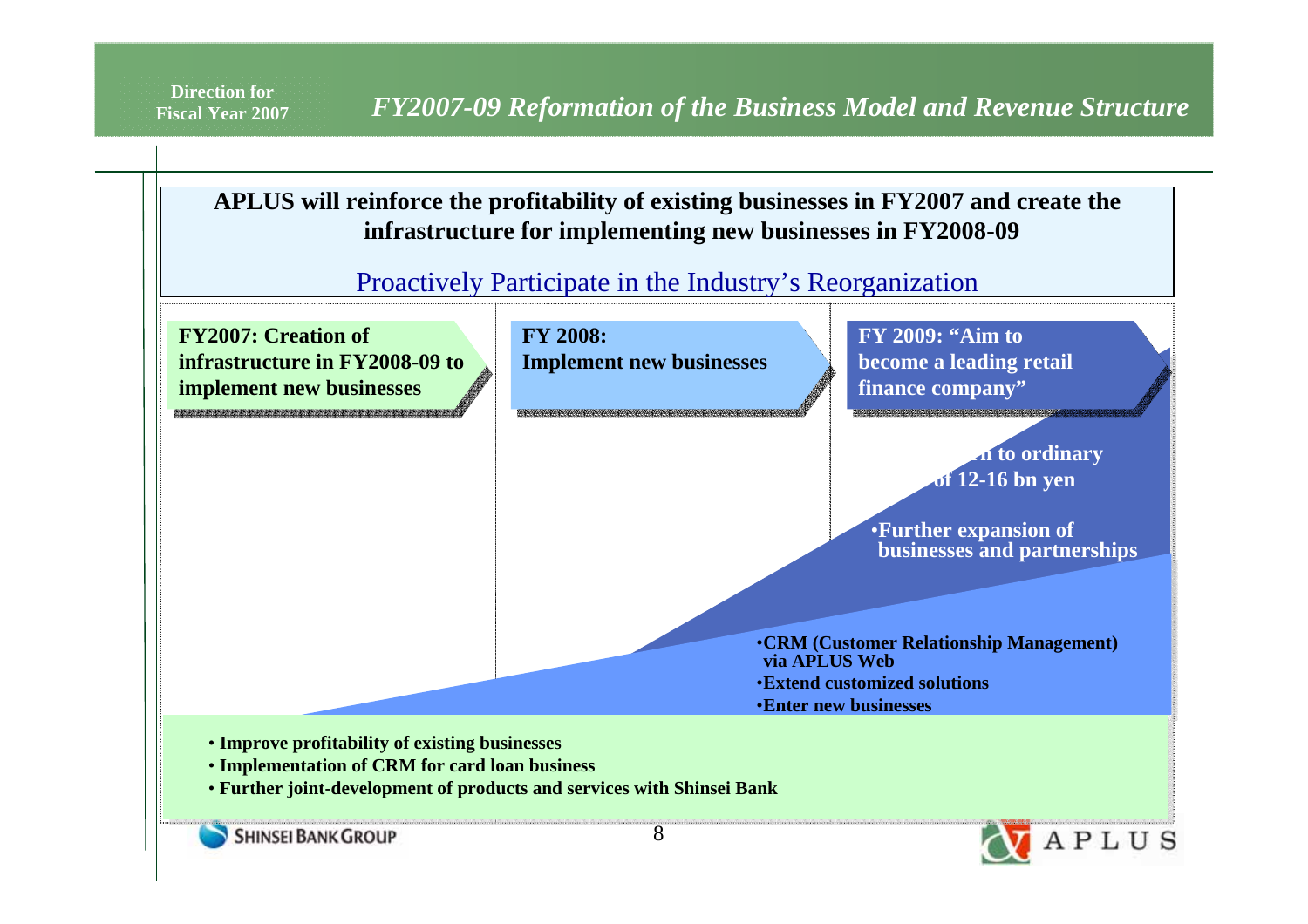#### **Direction for Fiscal Year 2007**

# *2. Overview of FY2007 Activities*

| <b>Enhance Profitability of</b><br><b>Existing Businesses</b>                                                                                                                                                                                                                                                                                                      | Introduce new risk models and<br>promote CRM of card loan members                                                                                                                                                                                                                                                | <b>Further tie-up with Shinsei</b><br><b>Bank for products and services</b>                                                                                                                                                                                                                                                                          |  |  |
|--------------------------------------------------------------------------------------------------------------------------------------------------------------------------------------------------------------------------------------------------------------------------------------------------------------------------------------------------------------------|------------------------------------------------------------------------------------------------------------------------------------------------------------------------------------------------------------------------------------------------------------------------------------------------------------------|------------------------------------------------------------------------------------------------------------------------------------------------------------------------------------------------------------------------------------------------------------------------------------------------------------------------------------------------------|--|--|
| Understand present status of profitability<br>in detail and establish policies (i.e.,<br>proactive development or contraction) and<br>take specific measures<br><b>Shopping Credit</b><br>Review traditional business practices<br>Adjust interest rates in accordance to risks<br>Improve efficiency of business operations,<br>i.e. consolidate sales operations | Promote acquisition and retention of<br>quality customers and improve risk quality<br>by introducing new risk models<br>Cashing loan<br>Periodically introduce new risk models for<br>credit control – starting in May 2007<br>Introduce new risk models for initial credit<br>(planned) – Starting in July 2007 | Develop and provide products and services<br>for "customers" including "Shinsei Visa<br>Card," loan on securities and loan<br>guarantee<br>Establish processing schemes to reinforce<br>loan guarantees<br>Examine means for making the shopping<br>credit application system for large<br>customers commonplace<br><b>Group-wide implementation</b> |  |  |
| Credit Card<br>Continue to revitalize unprofitable alliance<br>credit cards (withdrawal of alliance will<br>also be considered)<br>Other<br>Consider the introduction of payment<br>schemes for specific customers                                                                                                                                                 | Promote by lowering interest rates to target<br>customer segments                                                                                                                                                                                                                                                | Regional<br>Group<br>financial<br>companies<br><b>institutions</b><br><b>Shinsei</b><br><b>Bank</b><br><b>Business</b><br>10 million<br>partners of<br>customers<br><b>Shinsei</b><br>throughout<br><b>Bank</b><br>the group                                                                                                                         |  |  |

### **Study Appropriate IT Platform and Strengthen the Collection Process**



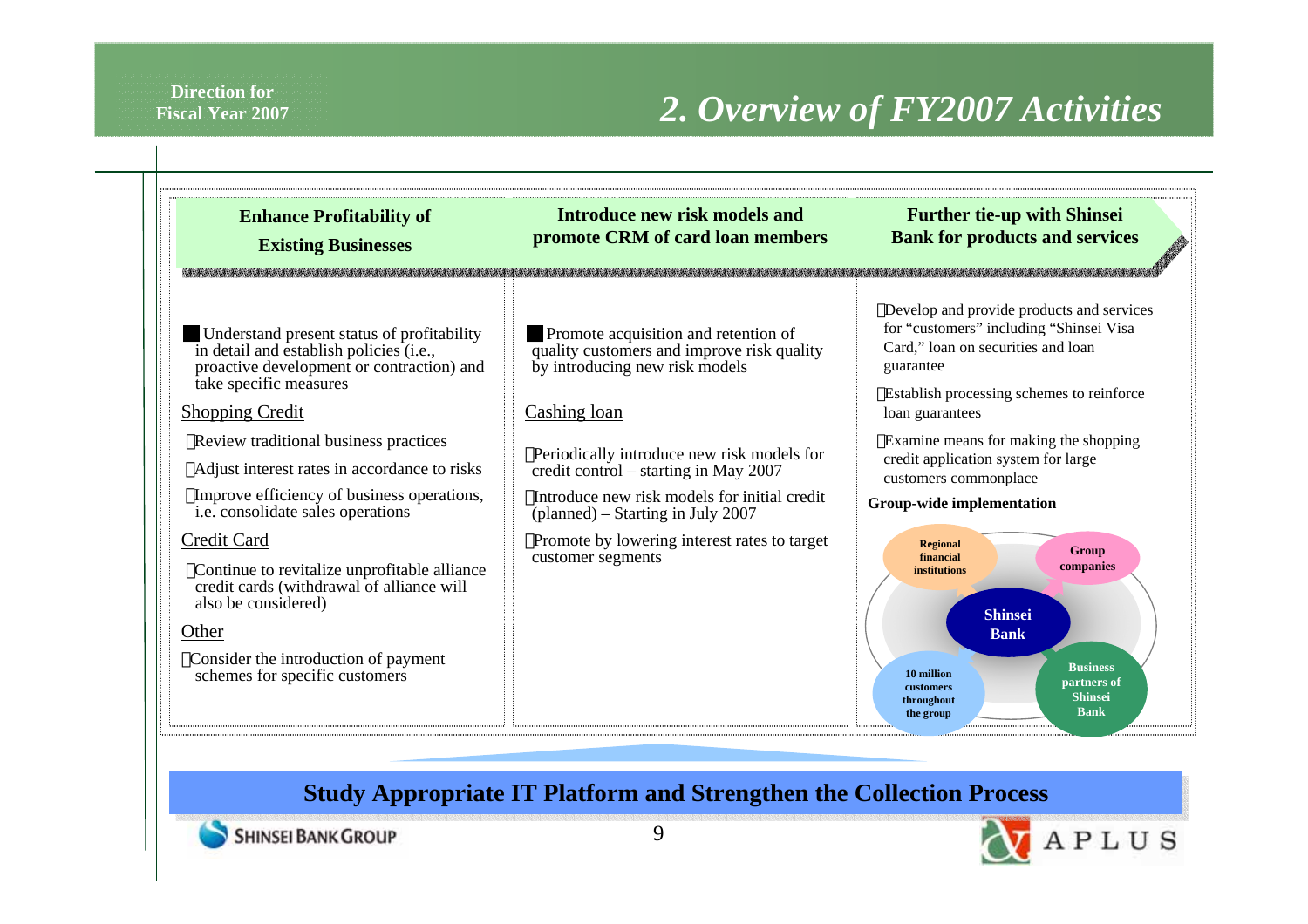**Direction forFiscal Year 2007**

### *3. Improvement of Productivity and Expense Management*



**SHINSEI BANK GROUP**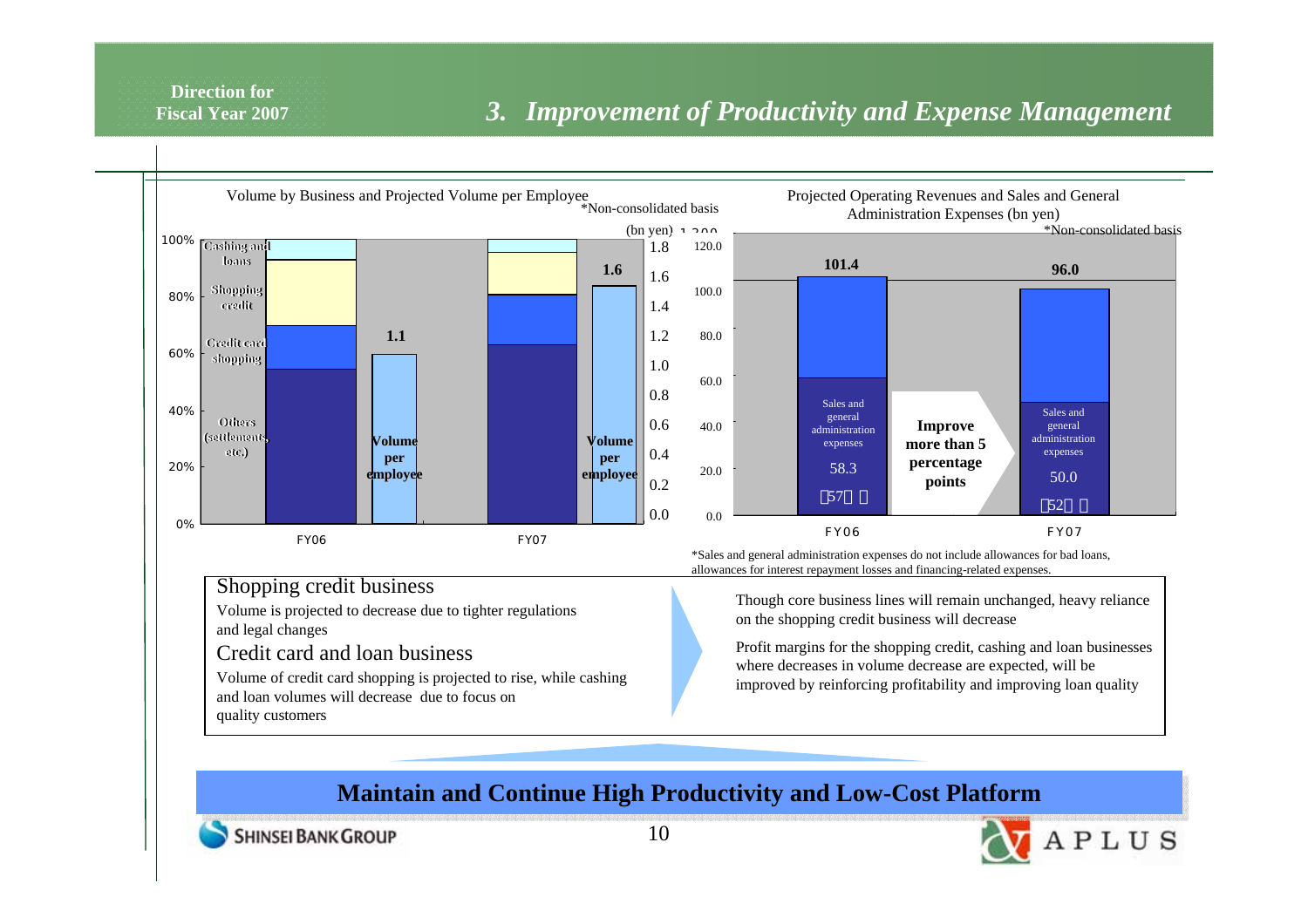## *4. Performance Forecast for FY2007*

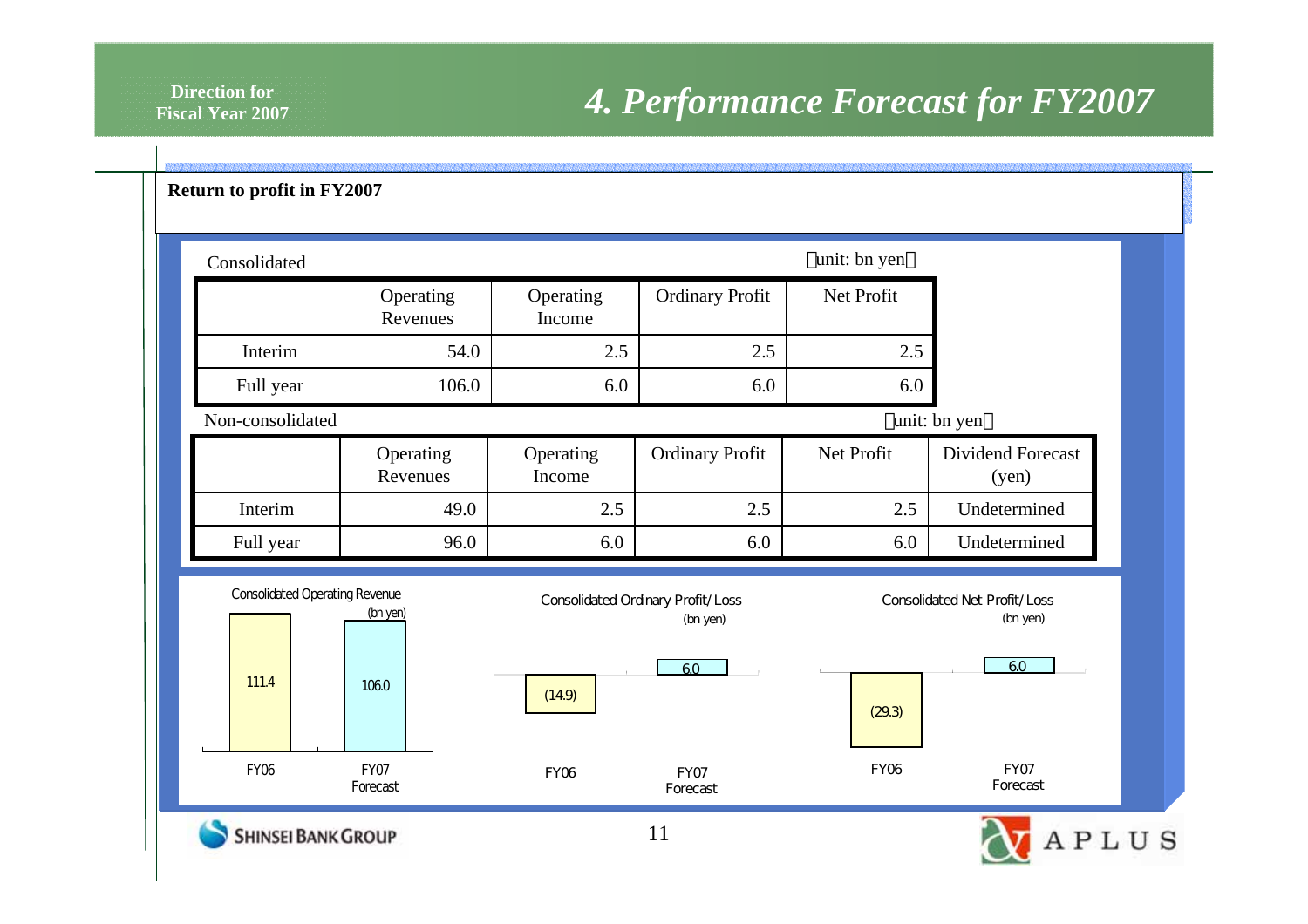- $\checkmark$  **Fundamental reforms by management based on our Fundamental reforms by management based on our Business Transformation Plan are largely completed – Building our financial strength with a more efficient cost Building our financial strength with a more efficient cost structure structure**
- $\checkmark$ In FY2007, we will focus on development of new **business infrastructure for FY2008 business infrastructure for FY2008-2009 while 2009 while reinforcing the profitability of existing businesses reinforcing the profitability of existing businesses**
- $\checkmark$ We will proactively participate in the industry's **reorganization reorganization**



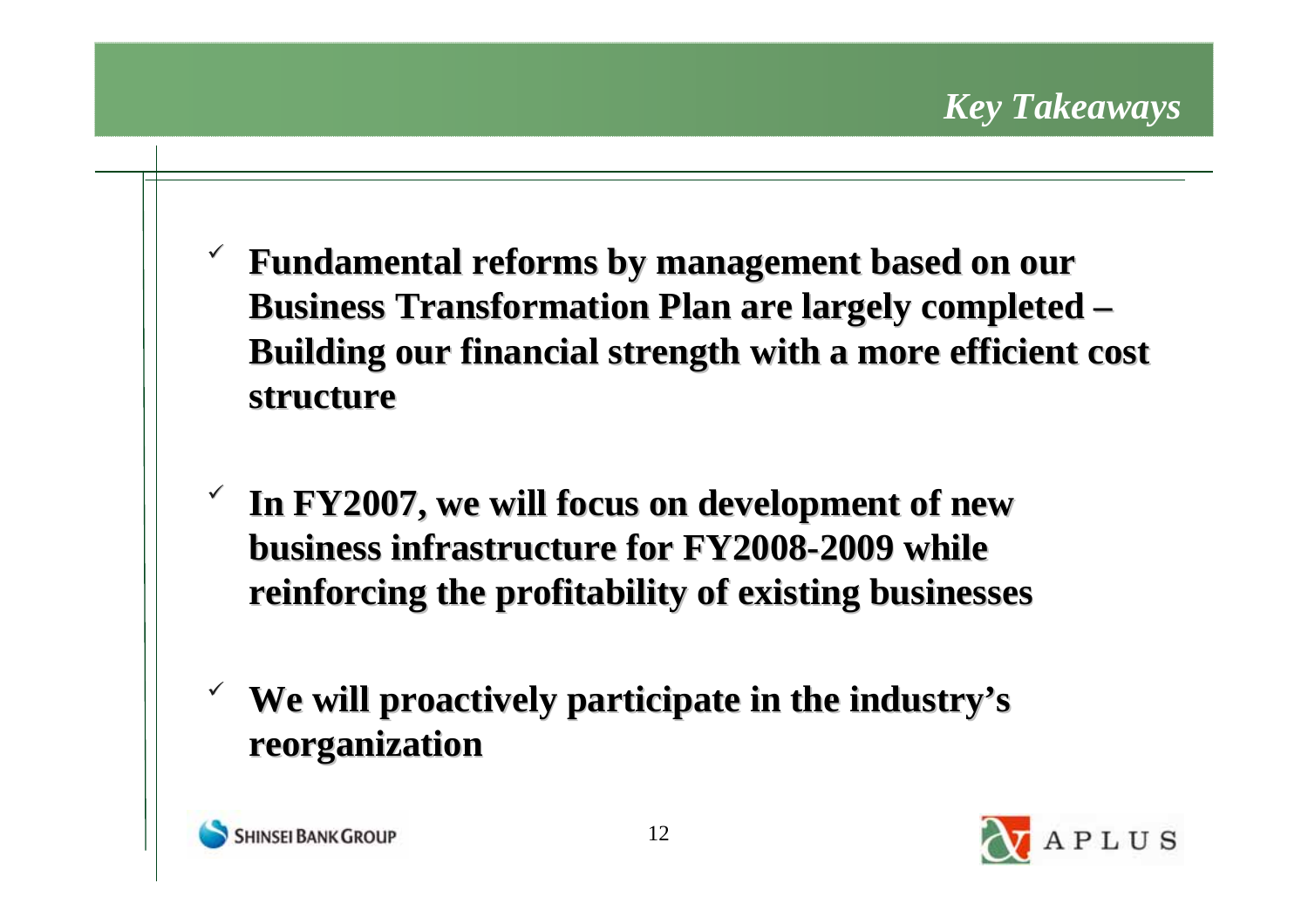**These slides contain statements that constitute forward-looking statements, plans for the future, management targets, etc. relating to the Company and its subsidiaries. These forward-looking statements are based on current assumptions of future events and trends, which may be incorrect and are subject to risks and uncertainties.**

**Actual results may differ materially from those in such forward-looking statements as a result of various factors.**

**Unless otherwise noted, the financial data contained in these materials are presented under Japanese GAAP1. The Company disclaims any obligation to update or to announce any revision to forward-looking statements to reflect future events or developments. Unless otherwise specified, all the financial information is shown on a consolidated basis.**

**These materials do not constitute an invitation or solicitation of an offer to subscribe for or purchase any securities and neither this document nor anything contained herein shall form the basis for any contract or commitment whatsoever.**